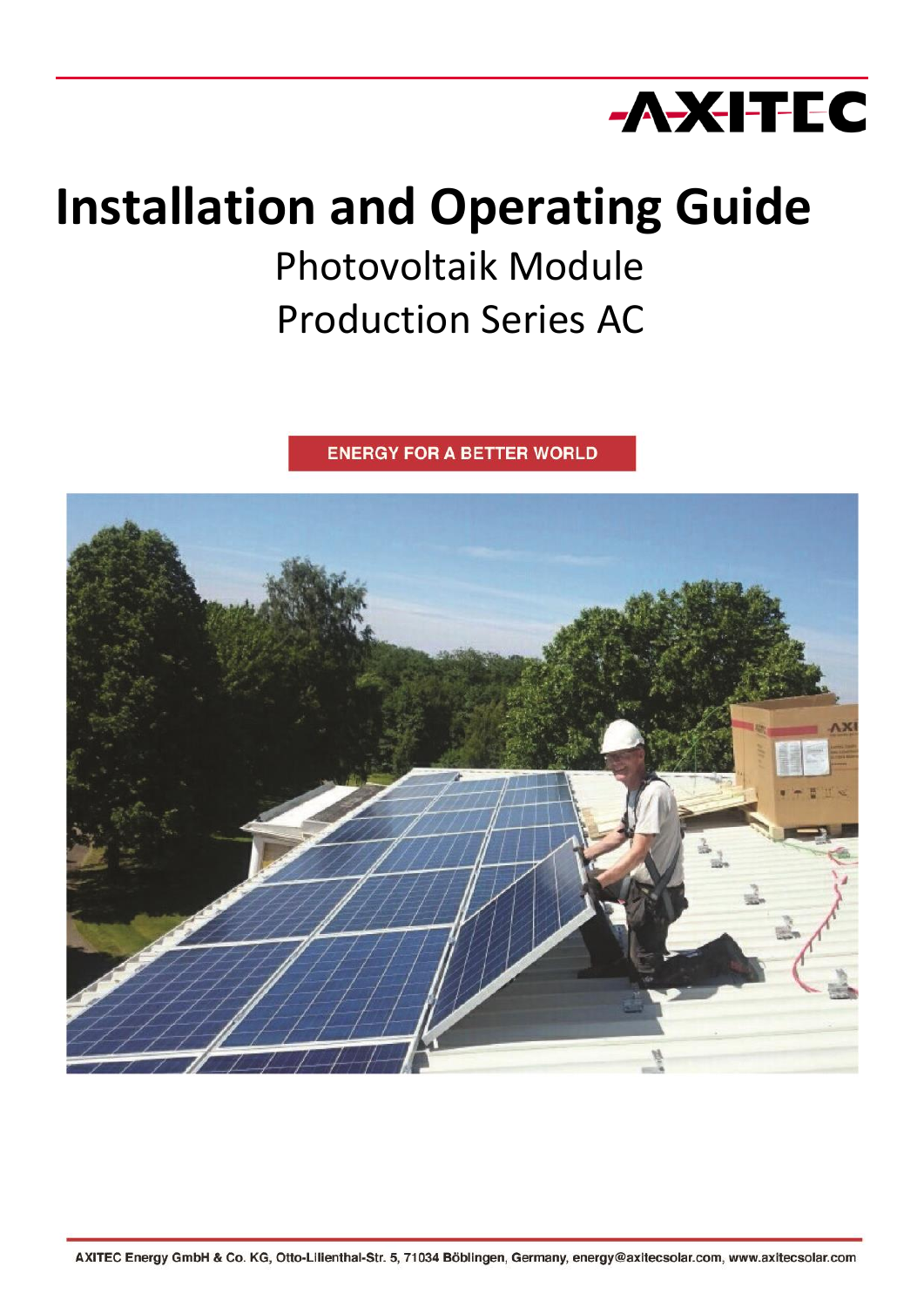

## **INDEX**

| 2 <sup>1</sup>          |  |
|-------------------------|--|
| 2.1                     |  |
| 2.2                     |  |
| 2.3                     |  |
| 2.4                     |  |
| 2.5                     |  |
| 2.6                     |  |
| 2.7                     |  |
| 2.8                     |  |
| 2.9                     |  |
| 2.10                    |  |
| 3 <sup>1</sup>          |  |
| $\overline{\mathbf{4}}$ |  |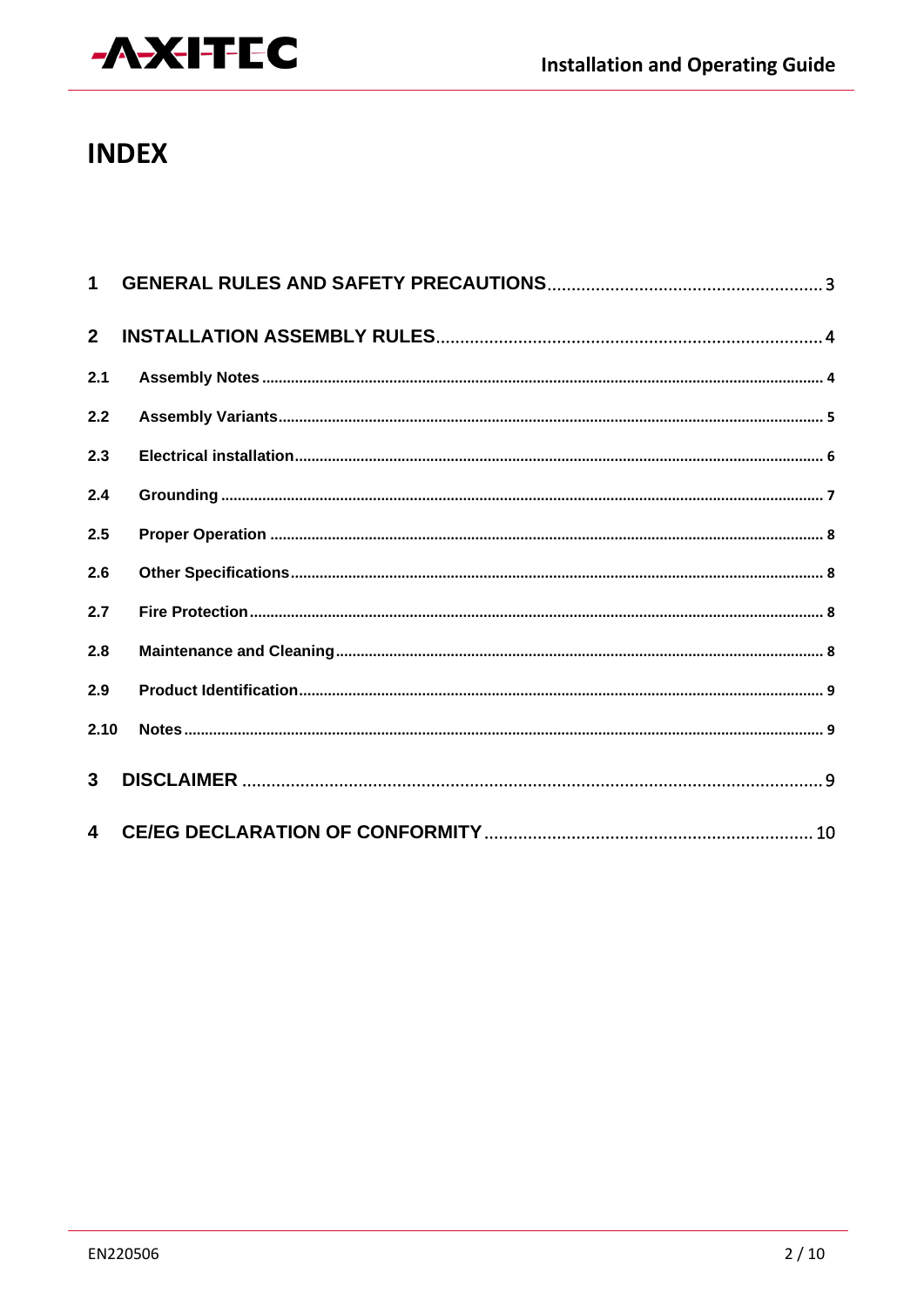

#### **1 General Rules and Safety Precautions**

The glass surfaces must not be damaged or scratched. In particular, the rear of the module must not be exposed to mechanical impacts (e.g. by sharp, hard objects).

Do not stand on the modules or module frames.

The solar modules must not be installed under bending tension and the frame parts must not be twisted in themselves during assembly.

The solar module must not be compressed along its sides.

Marine and mobile applications are generally excluded. Floating installations only after consultation with AXITEC.

Glare caused by modules cannot be ruled out. Modules must therefore not be installed in locations where glare could pose a potential risk.

Before the start of the installation of the PV system, the advice of the relevant authorities as well as the energy provider regarding regulations, guidelines and approval requirements must be obtained. These are to be followed during installation. All applicable local, regional and national statutory orders and regulations are to be observed.

The electrical connection of the individual modules with each other and the connection to the inverter must be made with the same type of plug-in connectors that are pre-installed on the modules. The cables must not be used as a carrying aid or folded and must not be installed under tension.

The electrical installation and commissioning must only be carried out by a qualified electrician who knows the relevant standards and regulations for the use and assembly of solar modules. This includes in particular the relevant DIN standards, VDE and VDEW guidelines.

An improper execution during installation or commissioning can result in personal injuries or damage to the modules. Our operating instructions do not enable persons lacking the aforementioned knowledge to assemble the solar module.

It is advisable to provide for service access during project planning.

Protective goggles and safety shoes are to be worn at all times when performing the work. If applicable, observe the regulations and recommendations of the relevant trade associations or corresponding bodies. Work on the photovoltaic system must not be performed in rain, snow or wind. The glass surface and module frame can become hot when exposed to sunlight and there is a risk of burns. Use gloves, if applicable.

For safety reasons, defective modules must be replaced immediately.

The photovoltaic modules from AXITEC described herein meet the requirements of application class A, that is, dangerous voltage (IEC 61730: greater than 50 V DC; EN 61730: greater than 120 V DC) and systems with dangerous power output, where unrestricted accessibility is to be expected.

Further information about modules from AXITEC can be found in the datasheets for the modules. The datasheets are available via the Internet at [www.axitecsolar.com.](http://www.axitecsolar.com/)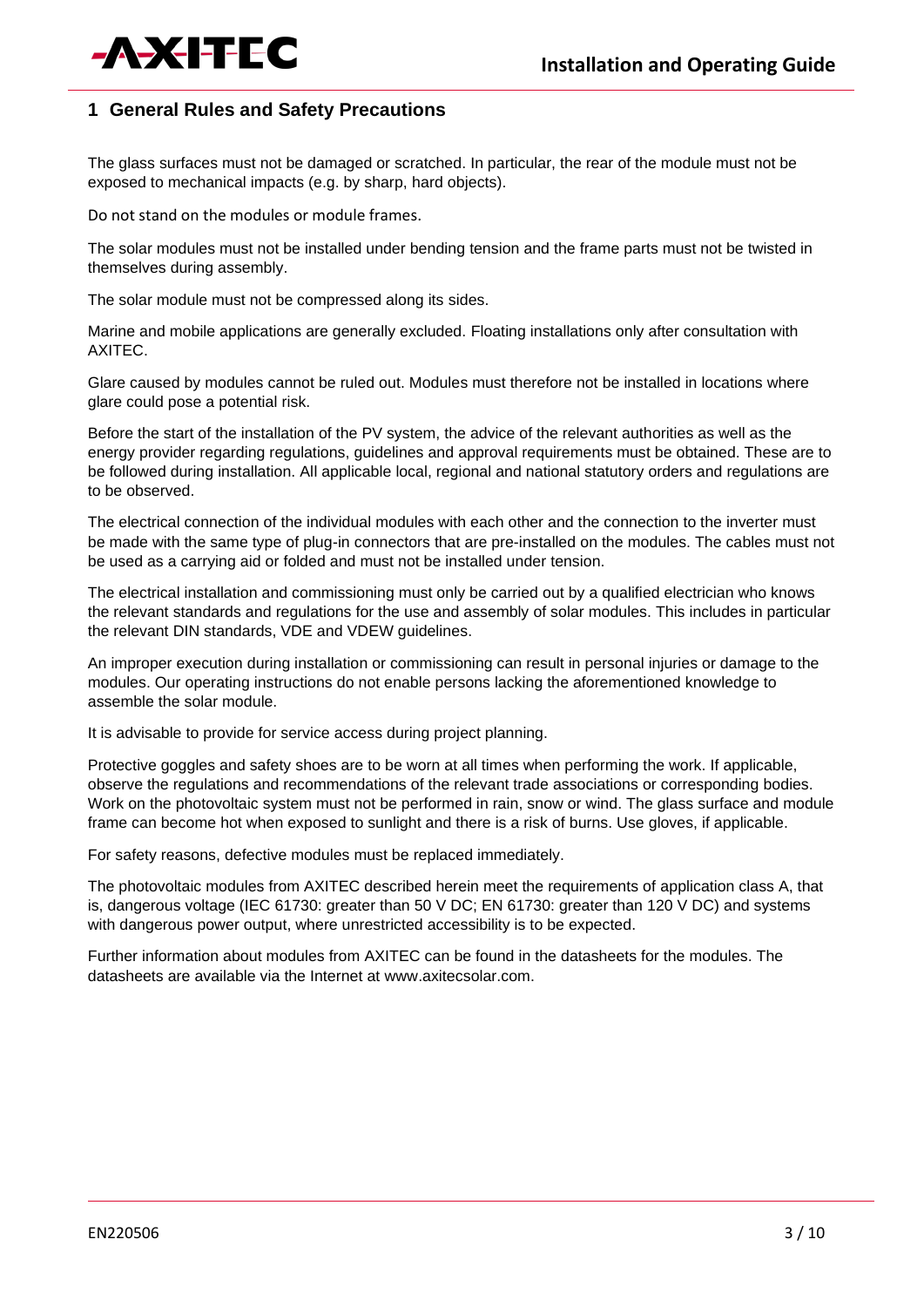

#### **2 Installation Assembly Rules**

#### **2.1 Assembly Notes**

Modules must be handled with care during installation. Impacts to the front and rear or the edges can damage the modules.

For a roof assembly, ensure that the structural dimensions (consult a structural engineer, if applicable) of the roof are adequate for bearing the loads imposed by the photovoltaic system.

The solar modules have to be set up at an angle of at least 10° and at most 75° to the ground. Struts, mounting clamps, screws and other fixing elements must be commercially available and corrosionfree and must fulfill the requirements of DIN 1055. In particular, the fixing elements must be designed in accordance with the local wind and snow loads to DIN 1055-4 and 1055-5.

The modules are to be mounted in such a way that melt- and rainwater can run off freely and that the module will not be constantly wet.

The solar modules are suitable for installation both with their long side up and their short side up. (see 2.2 Assembly Variants)

If possible, all modules should be aligned in the same way.

When using mounting clamps, the solar modules are to be mounted on the struts in at least four locations on opposite sides. The clamps must be positioned inside the mounting zone.

The module must be securely fixed. The clamps must not be in contact with the front glass or deform the frame in any way.

Avoid shading effects from the clamps and mounting system.

Module can be mounted with bolts at 4 (four) or 8 (eight) symmetrical quarter points.

The modules must be mounted with a minimum distance of 5 mm to the next module.

Use corrosion-proof mounting materials.

Do not drill any holes into the module and module frame.

The maximum tightening torque for the mounting clamps and bolts can be obtained from the manufacturer of the clamps.

In order not to impair the modules' energy yield, their installation in shaded areas (by trees, buildings, etc.) is to be avoided.

An installation of the modules as overhead glazing is not permitted.

To ensure sufficient ventilation, a distance of at least 10 cm must be maintained between the underside of the frame and the roof. Smaller distance only after consultation with AXITEC. Modules become warm and require an adequate air flow for cooling.

Water drainage openings in the module frame must not be closed in any way. The mounting frame, too, must not obstruct them.

The earthing holes provided only serve for the purpose of earthing the frame.

Operation of the solar modules in regions with snow loads of up to 3600 Pa is dependent on the assembly and module type (see 2.2 Assembly Variants).

Ensure that no flammable gases can occur near the installation site. In a roof installation, the module must only be mounted above a fireproof roof cover approved for this application.

To increase the yield of the rear side of bifacial modules, shading by the substructure should be avoided as far as possible. A substrate with a high albedo and an increased distance between the module and the substrate also have a positive effect on the energy yield of bifacial modules.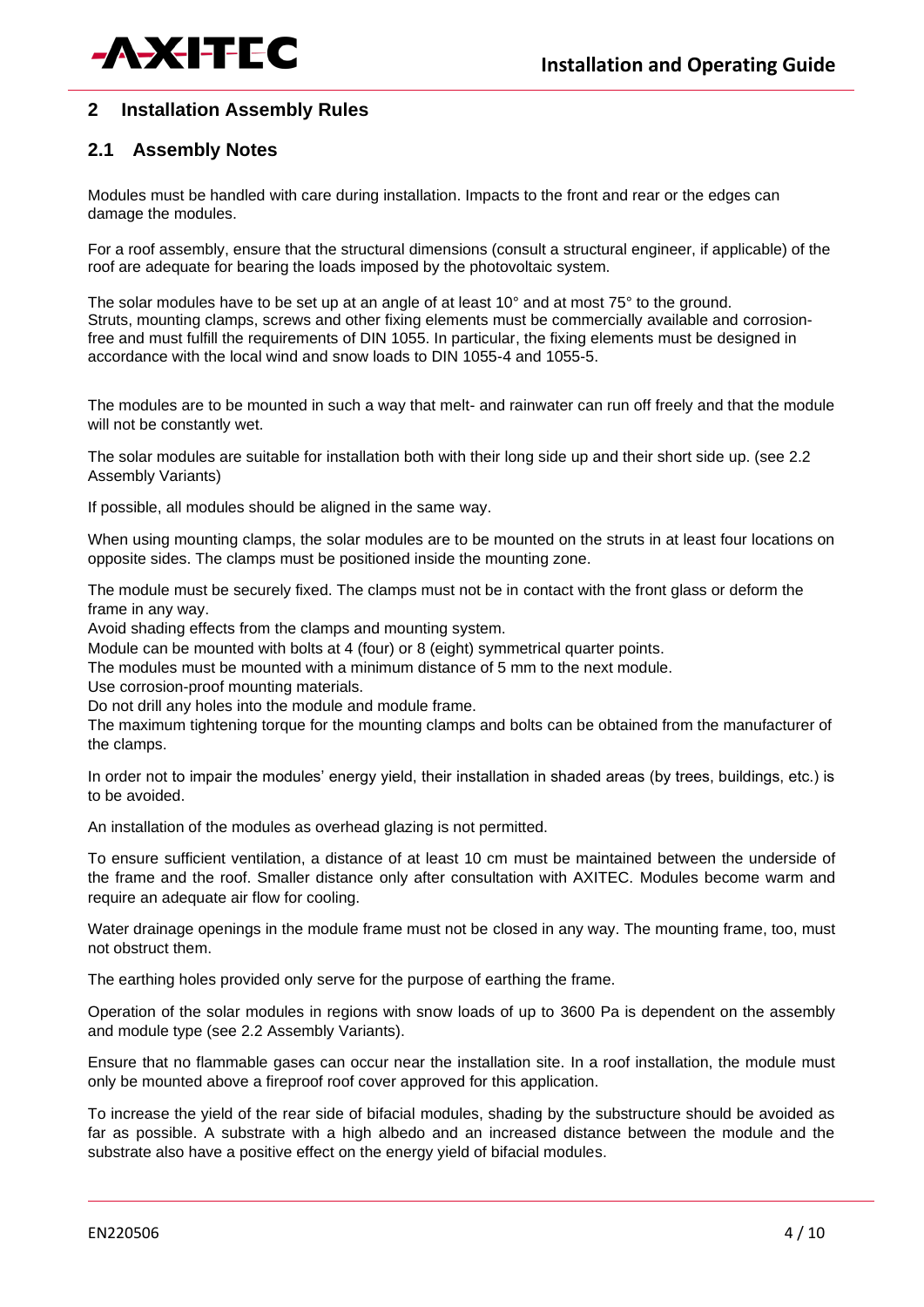

#### **2.2 Assembly Variants**

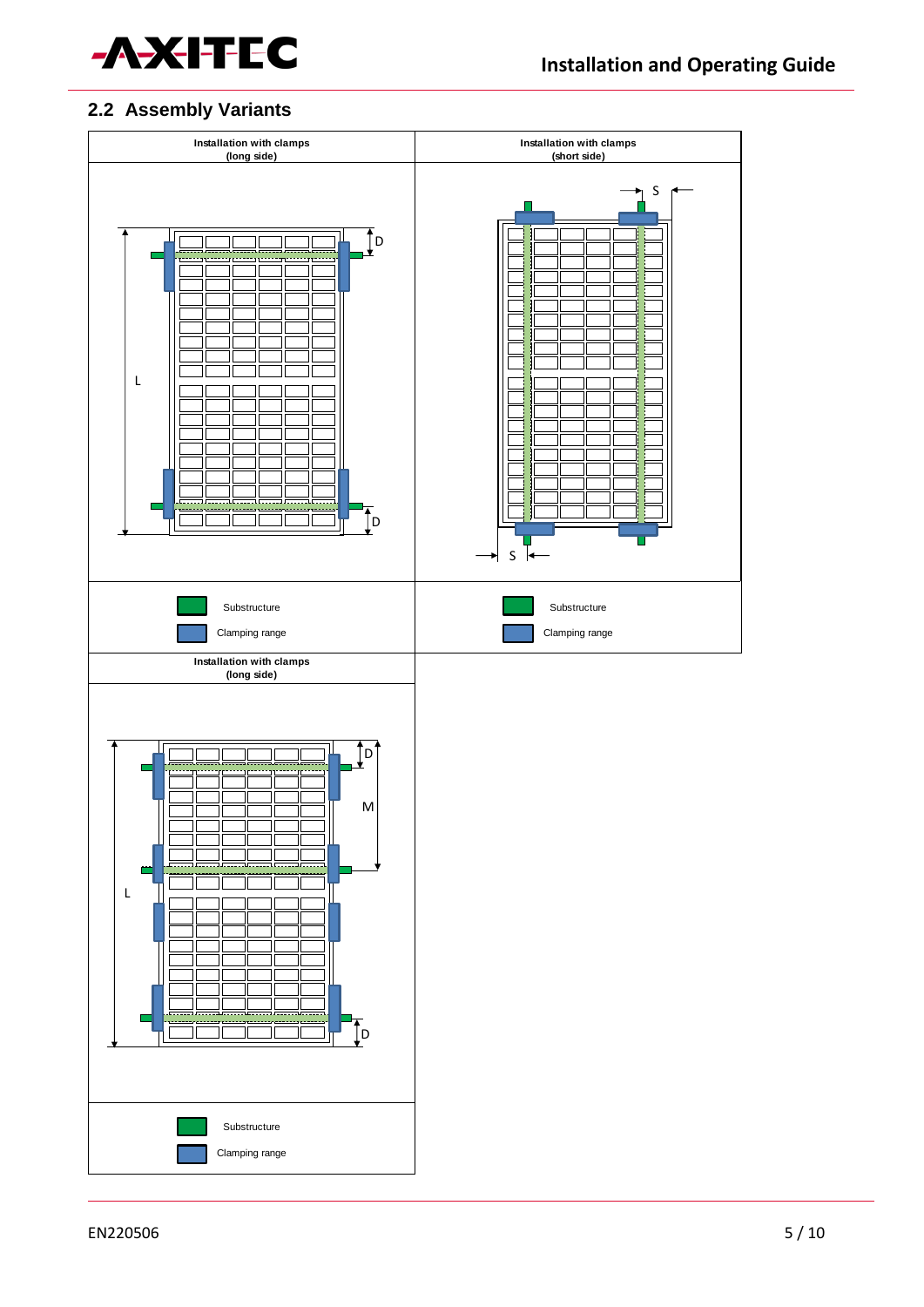

|                                                                                    | Installation with mounting rails<br>(clamps) |                                                                                              |                      | <b>Installation using</b><br>mounting holes |                     |
|------------------------------------------------------------------------------------|----------------------------------------------|----------------------------------------------------------------------------------------------|----------------------|---------------------------------------------|---------------------|
|                                                                                    | <b>Clamping range</b>                        |                                                                                              |                      | <b>Mounting position</b>                    |                     |
|                                                                                    |                                              | Long side                                                                                    | <b>Short side</b>    | inner 4<br>holes                            | outer 4<br>holes    |
| 54 cells<br>60 cells<br>96 halfcut cells<br>108 halfcut cells<br>120 halfcut cells | $D = L/4 \pm 100$ mm                         |                                                                                              | $S = 100 - 300$      |                                             |                     |
| Design load*<br>(Pressure/suction)                                                 | 3600 Pa / 1600 Pa                            |                                                                                              | 1600 Pa / 1600<br>Pa | 3600 Pa/<br>1600 Pa                         | 1600 Pa/<br>1600 Pa |
| 72 cells<br>144 halfcut cells                                                      | $D = L/4 \pm 100$ mm                         | D = $L/4^{+0}_{-100}$ mm;<br>M = L/2 $^{+150}_{+50}$ mm<br>or<br>M = $L/2_{-150}^{-50}$ mm** | forbidden            |                                             |                     |
| Design load*<br>(Pressure/suction)                                                 | 1600 Pa / 1600<br>Pa                         | 3600 Pa / 1600 Pa                                                                            | 0 Pa                 | 1600 Pa/<br>1600 Pa                         | 1600 Pa/<br>1600 Pa |
| 132 halfcut cells                                                                  | $D = L/4 \pm 100$ mm                         |                                                                                              | forbidden            |                                             |                     |
| Design load*<br>(Pressure/suction)                                                 | 1600 Pa / 1600 Pa                            |                                                                                              | 0 Pa                 | 1600 Pa/<br>1600 Pa                         | 1600 Pa/<br>1600 Pa |

\*tested with 1.5 times higher test load perpendicular to the module plane

\*\*Ensure that the junction boxes do not touch the third mounting rail in case of deflection

### **2.3 Electrical installation**

Connect the number of modules that corresponds to the voltage specifications of the devices used in the system. The modules (in accordance with protection class II) must not be operated with a higher voltage than the permitted system voltage. The specifications can be found in the datasheet of the modules or in the datasheet of the relevant inverters. Please ensure that the cables are installed and fixed in such a way that, in particular, the plug-in connections do not lie in a water-carrying plane.

Due to special environmental conditions, a module may supply a higher current and/or voltage than specified under the standardised test conditions. When designing PV systems, the values for Isc and Uoc should be multiplied by a factor of 1.25 to determine the nominal values for components such as, e.g., cabling, fuses and inverters which will be connected to the output of the modules.

To determine the maximum possible number of modules per string, the open-circuit voltage at the lowest temperature must be considered:

 $U_{system,max} \geq N \times U_{OC,STC} [1 + \beta_{Uoc} \times (\vartheta_{min} - 25)]$  $N =$  number of seriell modules;  $\beta_{Uoc}$  = temperature coefficient of  $U_{oc}$ ;  $\vartheta_{min}$  = minimum temperature at location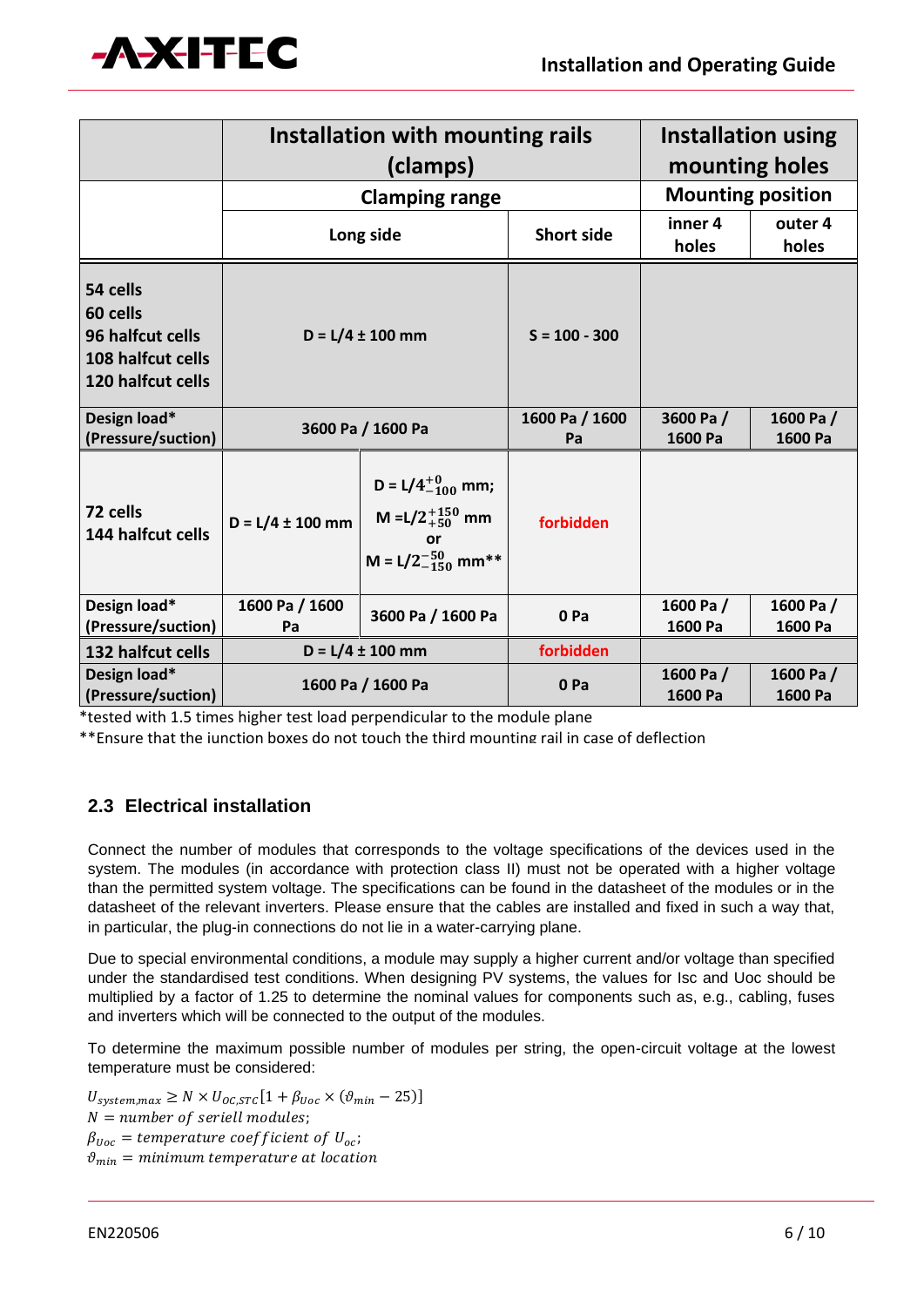

The specified protection classes are to observed, however, the minimum compliance required is IP65. Ensure a gapless connection when connecting the plug-in connectors.

#### **Disconnecting the module connections during operation can result in light arcs (break sparks) and therefore in a hazard for people and equipment. Do not insert any objects into the plugs and sockets!**

For a series connection, only modules with the same current rating should be used, and for a parallel connection, only modules with the same voltage rating should be used. Modules can be connected in series by connecting the positive connection of one module to the negative connection of the next module.



Suitable overcurrent protection measures (e.g. string cut-out) are required for the parallel connection of the modules. It must be ensured that the specified capacity regarding the return current IR of the datasheet will not be exceeded. If there are more than two parallel strings, string fuses and string diodes must be used.

In a shaded system the modules or module strings should be connected in parallel.

Only use special solar cables and suitable plugs. Attach the cables to the mounting system using UVresistant cable ties and avoid exposing the cables to direct sunlight.

#### **2.4 Grounding**



The modules are to be grounded according to the country-specific requirements and laws. If a lightning protection system is already present or intended to be installed on the building, the PV system is to be integrated into the protection concept against direct lightning strike. If a transformerless inverter is used, equipotential bonding may be prescribed in accordance with the inverter manufacturer's specifications. Country-specific laws must be observed.

Earth is indicated on the module frame. The earthing holes must remain unobstructed and must not be covered.

The recommended cross-section of the cable is 4 mm². Only certified cables must be used for earthing and module connection. The minimum bending radius is 5x the cable diameter.

Country-specific standards are to be adhered to.

The connection of the inverter to the module arrays must be carried out properly and to professional standards.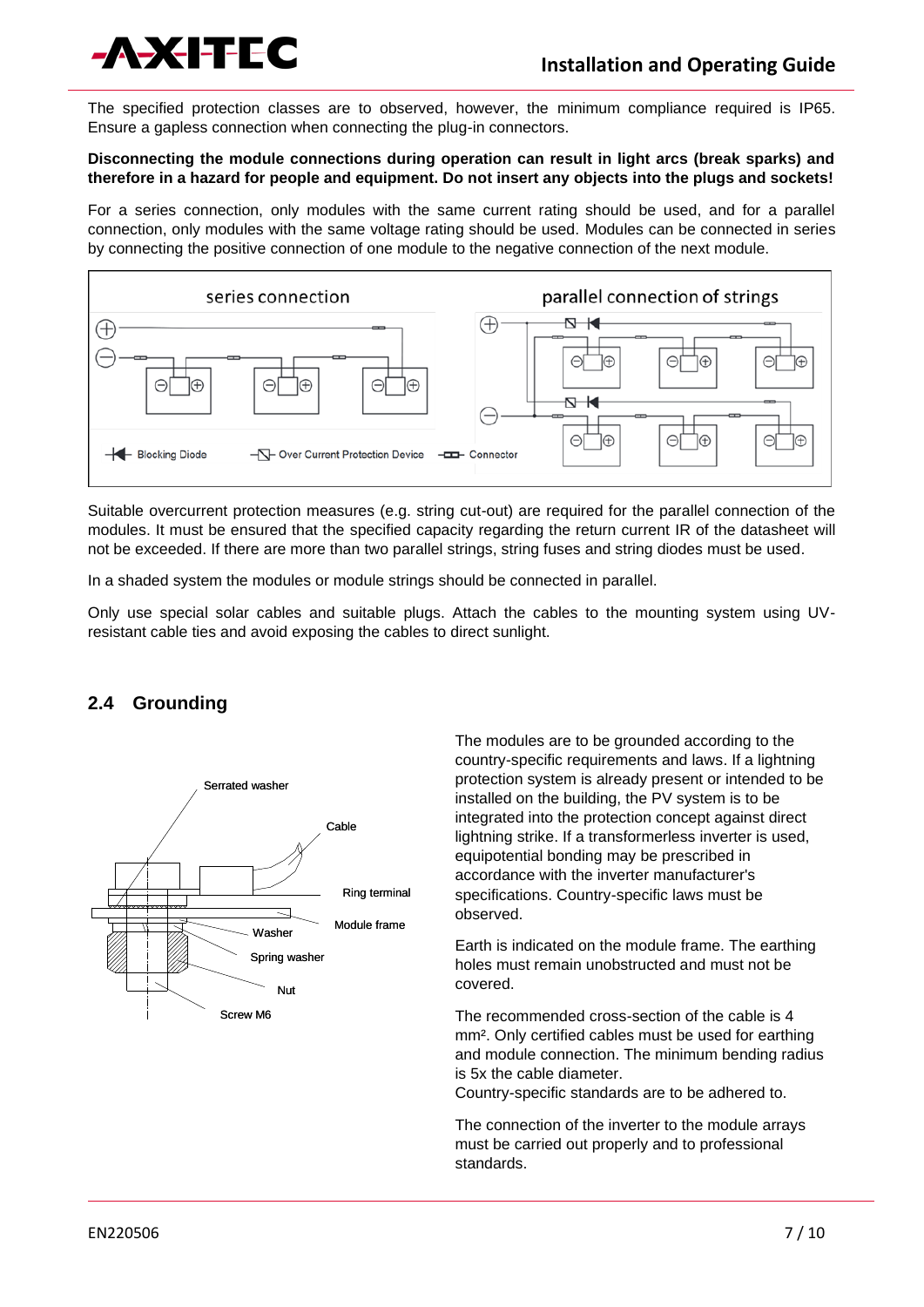

#### **2.5 Proper Operation**

If the modules are installed according to the instructions above, the system components must result in a proper operation of the modules. If the modules are not operated properly, the warranty can become void or at least significantly limited.

#### **2.6 Other Specifications**

- The modules must be installed in an environment in which it is ensured that the operating temperature range will not exceed or fall below -40°C to +85°C. Sufficient air circulation behind the modules should particularly be ensured in hot environments.
- Modules must not be operated under short-circuit conditions.
- All shading of the module array is to be avoided.
- The modules must not be immersed in water.
- Do not artificially bundle sunlight by means of mirrors, lenses or other devices onto the module.
- Earthing of the modules shall only be carried out at the locations on the frame profile specified for this purpose via an earth cable that is connected electrically conductive with the frame.
- If the modules are assembled near the sea, a minimum distance of 200 m to the coastline must be ensured.
- In order to reduce voltages caused by lightning strikes, the surface area of all conductor loops must be as small as possible. Modules shall be installed in such a way that sufficient air circulation will be possible to prevent an overheating of the modules and components.
- All connected electrical components must be designed for the maximum operating voltage of the system.

#### **2.7 Fire Protection**

- For questions regarding building safety and prevention of fires on buildings please contact the relevant local authority.
- If applicable, use earth fault switches or fuses in accordance with the specifications of the local authorities.
- Do not use modules near devices or places where flammable gases may be formed.
- The modules are assigned to fire class C and are suitable for installation on roofs of class A.

#### **2.8 Maintenance and Cleaning**

Given a sufficient inclination ( $\geq 15^{\circ}$ ), the modules will generally require no cleaning (self-cleaning through rain). In case of heavy dirt deposits, cleaning with water without cleaning agents and with a gentle cleaning implement (sponge without hard surface) is recommended. In no case must dirt deposits be scraped off dry with any object as this can cause microscopic scratches.

We recommend regular inspections:

- Regularly check the module for signs of damages and glass breakage
- Check that all electrical connections are secure and free of corrosion
- Check that the cables are undamaged
- Check that the mounting system is securely attached and firm

The most common causes for a low energy yield are:

- Improper or faulty wiring
- Burned-out fuses or triggered power switches
- Shading of the modules by trees, masts or buildings
- Failure of the inverter
- Improper maintenance and cleaning
- Build-up of dirt on the modules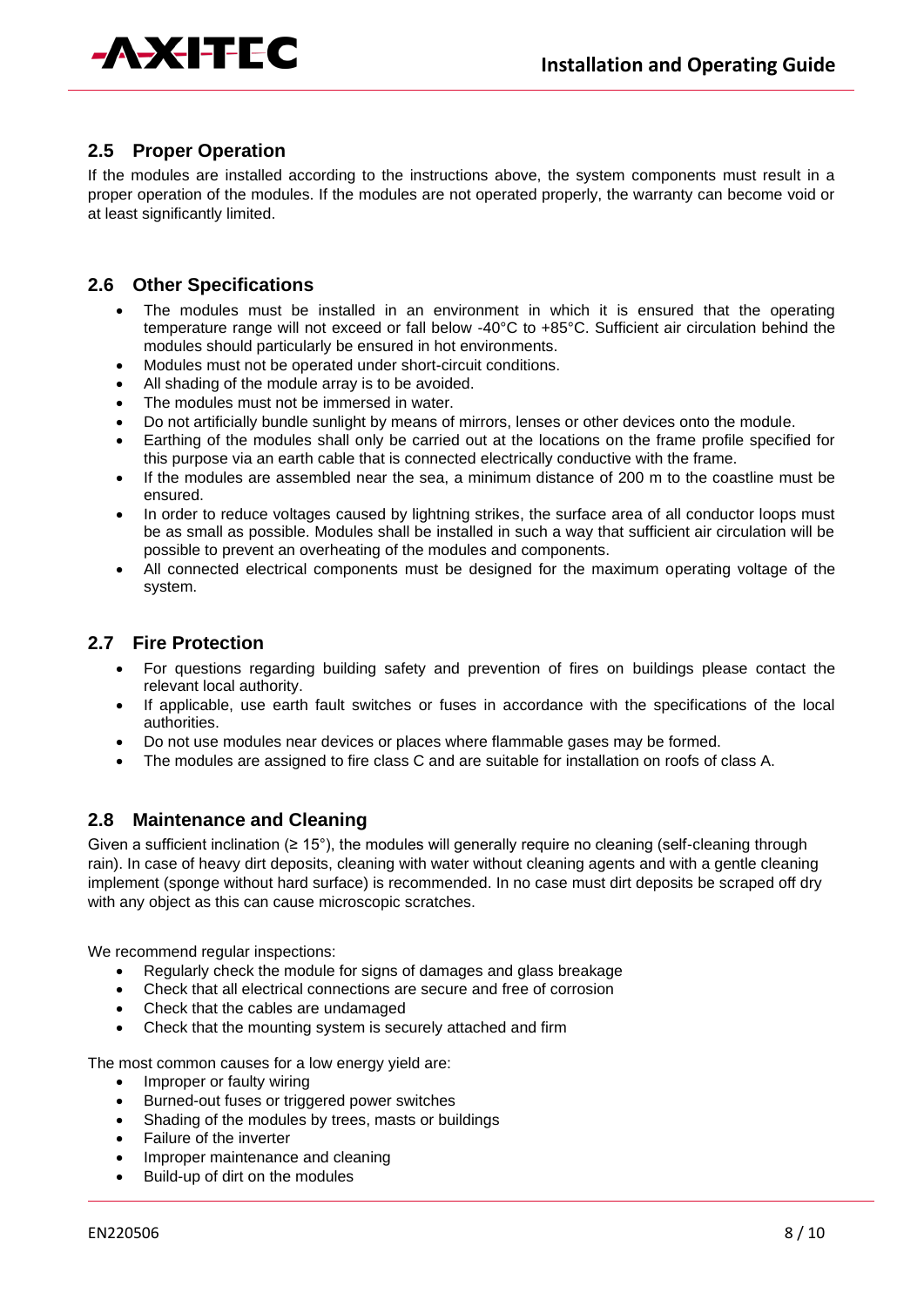

Unsuitable angle of inclination or alignment of the modules

#### **2.9 Product Identification**

Each module has four labels

- **1x type label:**

Describes product type, nominal power, nominal current, nominal voltage, no-load voltage, short-circuit current (measured under standard test conditions (STC), the measurement tolerance is +/-3%), weight, dimensions, etc. The maximum system voltage is 1000 or 1500 V DC, depending on the Modul type.

- **3x serial number/barcode:**

-

Each module has a unique serial number encoding, among other details, the year and month of manufacture. One serial number label is permanently fitted on the front below the glass, one Label with serial number and barcode is on the rear below the type label and one with serial number and barcode is on the frame.



#### **2.10 Notes**

AXITEC Energy GmbH & Co. KG reserves the right to make unannounced alterations to the design and/or technical specifications of its solar modules at any time. Therefore, only the datasheet current at the time of manufacture is definitive. It is therefore expressly recommended to ensure that the datasheets on hand represent the current status before placing an order. When performing assembly or other work on the solar modules, the datasheets and user information current at the time of manufacture of the relevant module are to be used for reference. The contents of older or newer documents may be incorrect due to interim product changes.

**This version of "Installation & Operating Instructions" replaced all other before.**

#### **3 Disclaimer**

These installation and assembly instructions apply to generally common systems. All specifications are provided without warranty. AXITEC Energy GmbH & Co. KG does not guarantee the modules' fitness for use or function in case of any deviation from the notes contained in this user information. Because the adherence to this user information and the conditions and methods of the installation, the operation, the use and the maintenance of the modules cannot be controlled or monitored by AXITEC Energy GmbH & Co. KG. AXITEC Energy GmbH & Co. KG accepts no liability for damages caused by any use other than the intended use, faulty installation, operation, use or maintenance.

Furthermore, any liability for violations of patent rights or violations of other rights of third parties arising from the use of the modules is excluded, provided there is no liability obligation to this effect imposed by law.